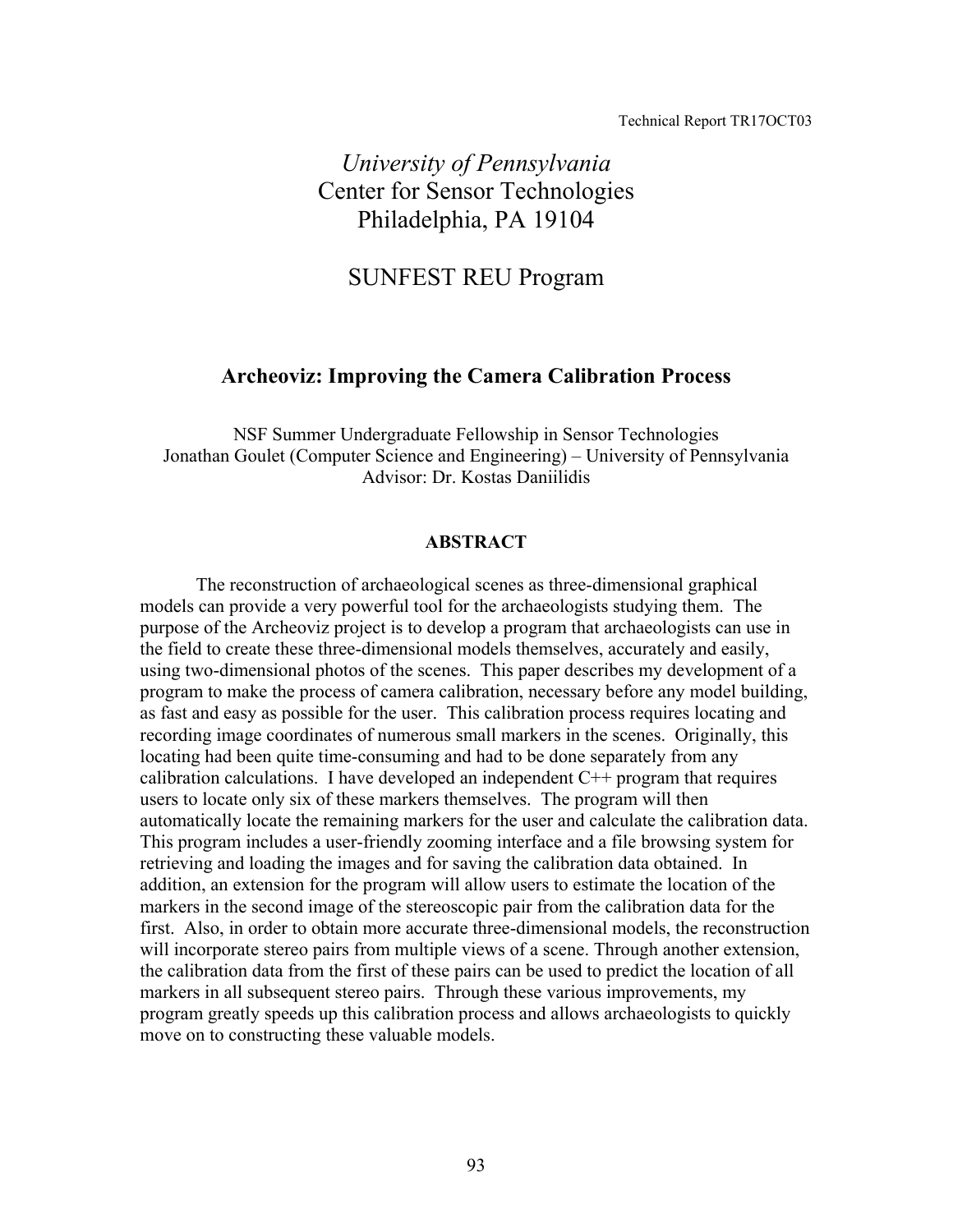## **Table of Contents**

|                          | -95 |
|--------------------------|-----|
|                          |     |
|                          |     |
|                          |     |
|                          |     |
|                          |     |
|                          |     |
|                          |     |
|                          |     |
|                          |     |
|                          |     |
|                          |     |
| APPENDIX A: THE SOFTWARE |     |
|                          |     |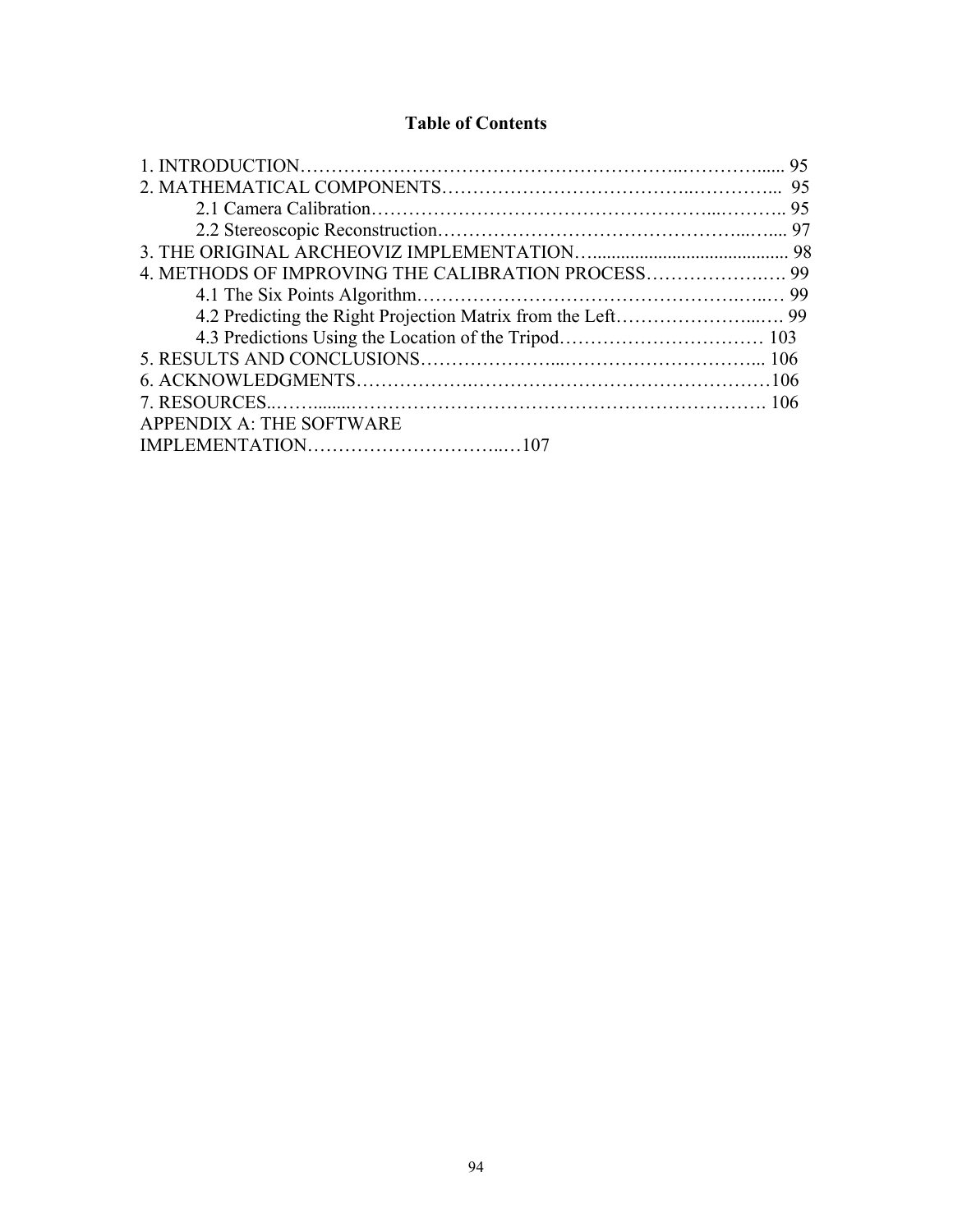#### **1. INTRODUCTION**

The study of archaeological sites can give us both a link to the world of the past and a better understanding of that of our present. The reconstruction of these sites as threedimensional graphical models can bring them directly to anyone with access to a computer.

The goal of the Archeoviz project is to provide full three-dimensional reconstructions of the pre-Columbian site of Tiwanaku, located in Bolivia, for the Museum of the University of Pennsylvania. The project also works to develop a program for archaeologists to use in the field that will allow them to create these models themselves, quickly and accurately, from two-dimensional photographs of the scenes they are studying. This program is intended to be as user-friendly and as easy to use as possible so that any archaeologist working in the field can, without any prior experience, create these models. These models would then provide them with the ability to study the sites and to collect valuable data from the scenes that they would not have been able to gain from the original two-dimensional photographs. In addition, the archaeologists would be able to create these models in just a few minutes, as opposed to the days or even weeks it would take them to create the accurate topographical maps that they now use for similar data taking purposes.

The first step in this reconstruction is the process known as camera calibration. This report describes my development of an independent program that will make this calibration as easy and as fast as possible for the archaeologists so that they can quickly proceed to creating these valuable models. The methods used to improve the calibration process are discussed in the main body of the report and a detailed description of the software implementation is provided in Appendix A.

#### **2. MATHEMATICAL COMPONENTS**

The two major mathematical components of the reconstruction process are camera calibration and stereoscopic reconstruction. My portion of the project focused mostly on the former, but I will give a short explanation of the latter as well.

#### **2.1 Camera Calibration**

In order to construct a three-dimensional model using only two-dimensional photographs, it is necessary to find a transformation from the two-dimensional image coordinates of points and features in the picture to some three-dimensional coordinate system in which these features can be represented. This process, known as camera calibration, is done in two steps, transforming from the two-dimensional image coordinates to the three-dimensional coordinates relative to the frame of the camera and from those to the three-dimensional coordinates relative to some fixed world system. The parameters describing the first transformation are known as the intrinsic parameters of the camera and those describing the second are called the extrinsic parameters. Figure 1 shows the three coordinate systems of interest in our calibration problem.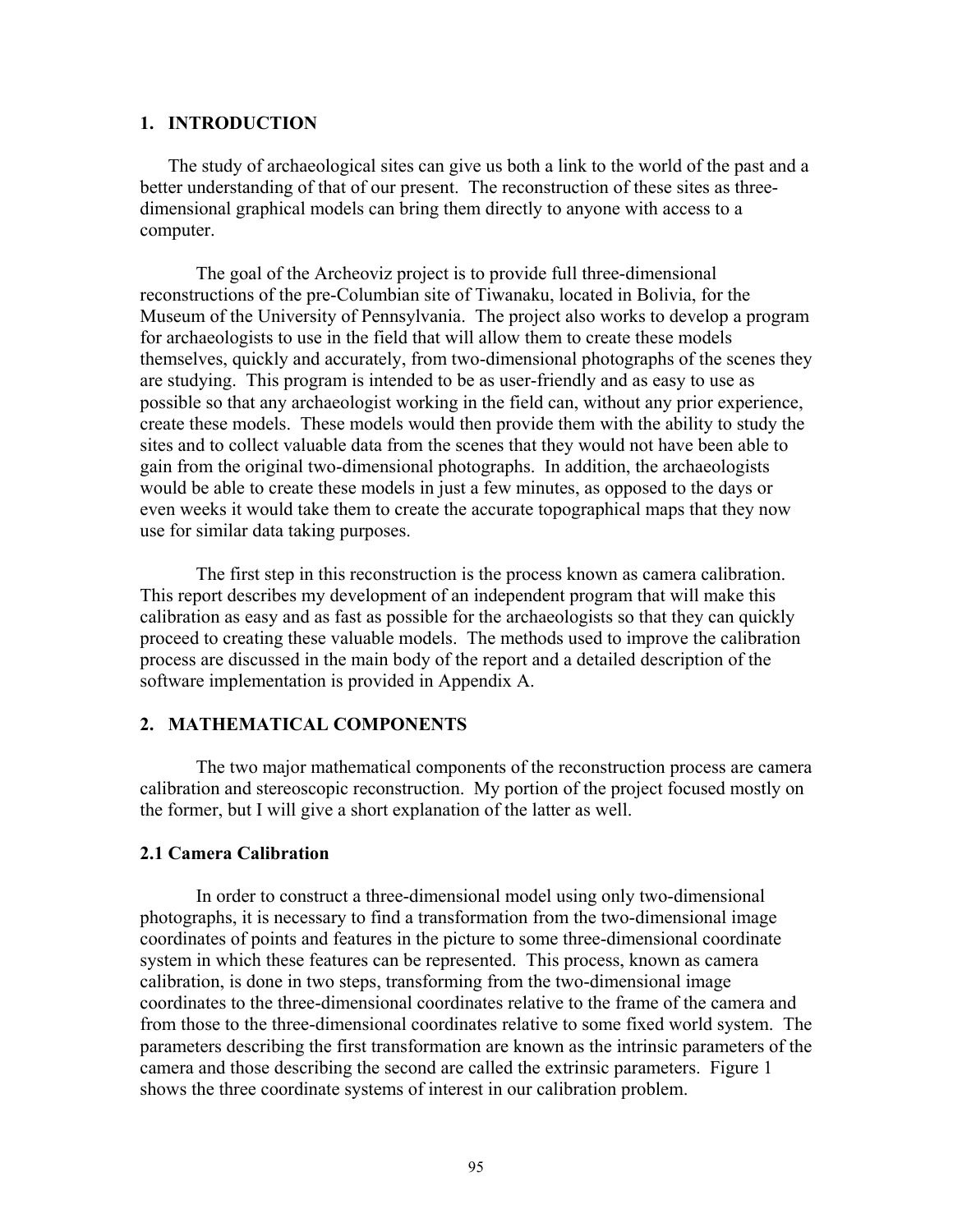

Figure 1: The world, camera, and image coordinate systems. Figure taken from www.csd.uch.gr/~cgarcia/JANUS/pinhole.gif [1]

Four intrinsic parameters must be recovered in the calibration of the cameras. The first two describe the distance from the origin of the camera coordinate system, the optical center of the camera, to the image plane. These two parameters, denoted by s<sub>u</sub> and sv, also take into account the scale factors, pixels per unit length, in both the u and v directions in the image plane. The second pair of parameters describes the point in the image plane where the optical axis, the z-axis in the camera's coordinate system, intersects the image plane. These are denoted by  $u_0$  and  $v_0$  and are measured relative to the origin of the image coordinate system, in the upper left corner of the image plane. If these parameters are placed in a matrix, the transformation from image coordinates to camera coordinates can be described with the following equation, where the vector of homogeneous image coordinates is denoted by **(u, v, w)** and the vector of homogeneous camera coordinates by  $(x_c, y_c, z_c, w_c)$  and where  $\sim$  denotes equality up to a scale factor:

$$
\begin{pmatrix} u \\ v \\ w \end{pmatrix} \sim \begin{pmatrix} su & 0 & u & 0 \\ 0 & sv & v & 0 \\ 0 & 0 & 1 & 0 \end{pmatrix} \begin{pmatrix} Xc \\ Yc \\ Zc \\ Wc \end{pmatrix}.
$$

 $\lambda$ <sub>x</sub>

This equation gives the location in the image plane onto which a point with coordinates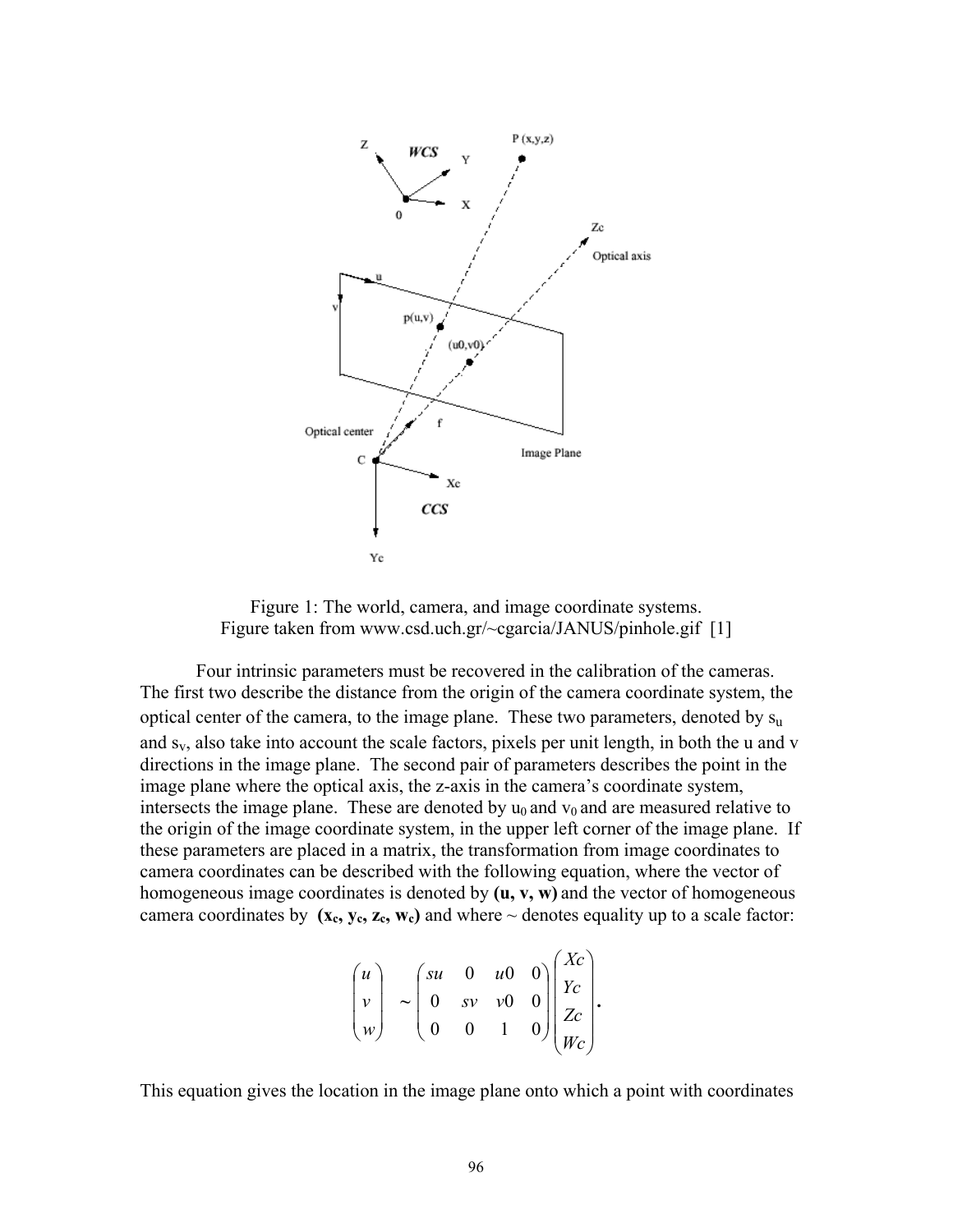(**x<sub>c</sub>, y<sub>c</sub>, z<sub>c</sub>, w<sub>c</sub>)** relative to the camera's coordinate system will be projected.

The extrinsic parameters of the camera are a rotation and a translation that relate the three-dimensional coordinate system centered at the camera to some fixed threedimensional world coordinate system. Let the 3x3 matrix of rotation be denoted by **R** and the 3x1 matrix of translation by **t**. The transformation from camera to world coordinates can then be described by the following equation, where the camera coordinates of a point are denoted by  $(x_c, y_c, z_c)$  and the world coordinates of the point by **(xw, yw, zw)**:

$$
\begin{pmatrix} Xc \\ Yc \\ Zc \end{pmatrix} = \mathbf{R} \begin{pmatrix} Xw \\ Yw \\ Zw \end{pmatrix} + \mathbf{t}.
$$

This transformation describes the representation, in the camera coordinate system, of the point with coordinates  $(x_w, y_w, z_w)$  in the world coordinate system. Equivalently, using homogeneous coordinates to represent a point in the two coordinate systems, the equation becomes:

$$
\begin{pmatrix} Xc \\ Yc \\ Zc \\ Wc \end{pmatrix} = \begin{pmatrix} \mathbf{R} & \mathbf{t} \\ 0 & 1 \end{pmatrix} \begin{pmatrix} Xw \\ Yw \\ Zw \\ Ww \end{pmatrix}.
$$

By combining the above two transformations, we can obtain a transformation from the homogeneous world coordinates of a point to the homogeneous image coordinates of the projection of that point onto the image:

$$
\begin{pmatrix} u \\ v \\ w \end{pmatrix} \sim \begin{pmatrix} su & 0 & u0 \\ 0 & sv & v0 \\ 0 & 0 & 1 \end{pmatrix} \begin{pmatrix} R & t \\ 0 & 1 \end{pmatrix} \begin{pmatrix} Xw \\ Yw \\ Zw \\ Ww \end{pmatrix} \rightarrow \begin{pmatrix} u \\ v \\ w \end{pmatrix} \sim M \begin{pmatrix} Xw \\ Yw \\ Zw \\ Ww \end{pmatrix}.
$$

In this equation,  $M$  is a 3x4 matrix that will be referred to as the projection matrix. My program's method for camera calibration recovers this matrix and extracts from it all of the intrinsic and extrinsic parameters. This matrix will be necessary for the stereoscopic reconstruction step of the process.

#### **2.2 Stereoscopic Reconstruction**

The method used in the Archeoviz project to create the three-dimensional models is known as stereoscopic reconstruction. This process uses multiple, slightly different, two-dimensional images of the same scene, for which camera calibration has already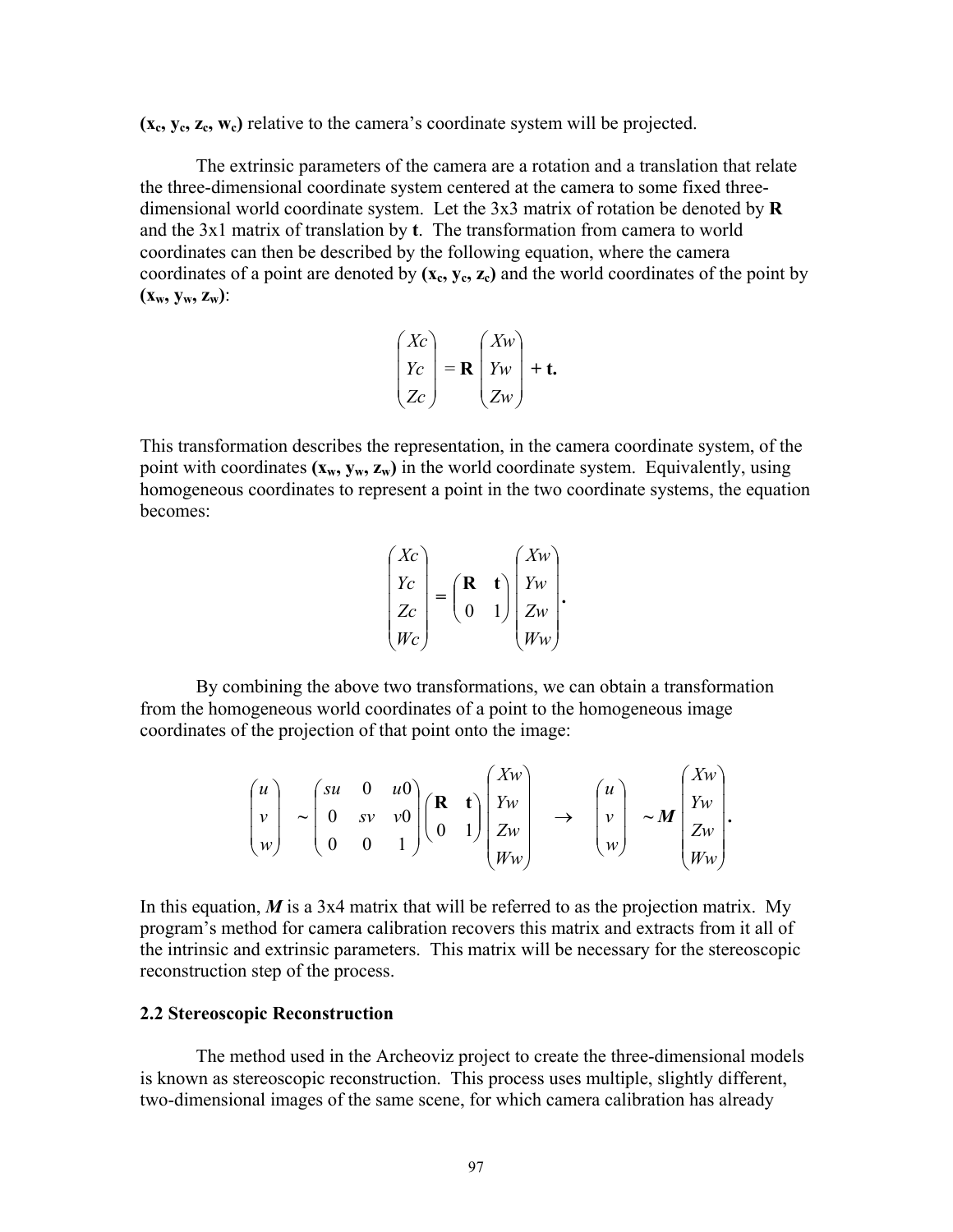been completed, and exploits these differences to create a three-dimensional model of the scene. This is the method that the human visual system employs in using the two slightly different pictures on the retinas to create a three-dimensional view of the world. The basic manner in which this process operates uses the projection matrix obtained in the camera calibration step. With this matrix, a ray in the three-dimensional world coordinate system can be associated with each point in the image plane. By intersecting the rays obtained from various calibrated images of the same scene, we can obtain the three-dimensional location of image points and features, and a three-dimensional model can be constructed.

#### **3. THE ORIGINAL ARCHEOVIZ IMPLEMENTATION**

In the Archeoviz project, the calibration of the cameras is accomplished through the use of markers that are placed in each of the scenes to be reconstructed at locations with known coordinates relative to the fixed world system. The world coordinates of these locations are measured using the Theodolite laser measurement system. This system uses a laser to accurately judge the distance to any point and, using that data, gives the *x, y,* and *z* coordinates of the point, corresponding to the distance east and north and the elevation from a set origin, respectively. The input to the calibration process is a text file containing these *x, y,* and *z* coordinates, along with the image to be calibrated. Calibrating requires that the markers in the image be located and their two-dimensional image coordinates recorded. Then, from the correspondences between the coordinates, we solve a system of linear equations, using linear least-squares techniques, to recover the projection matrix.

A program to accomplish the reconstruction of the scenes was created in the summer of 2002 as part of the Archeoviz project. However, the calibration process in this original implementation was quite time-consuming and difficult. In this original implementation, the user had to locate each of the 20 or 25 markers in the picture one by one, using a program such as Adobe Photoshop, and input their image coordinates into a text file manually, in a similar format to the text file containing the world coordinates of the points. The user had to make sure that these points were entered in a very specific order, corresponding to the order in which the markers were represented in the text file containing the world coordinates. This order was determined by the numbering assigned to the markers in hand-drawn diagrams that the archaeologists had created of the scenes they wished to be reconstructed. Since these markers are often quite small and are sometimes quite difficult to find, recording the image coordinates could take quite a long time. Once the user had found all of the markers in a particular scene, the text files containing the coordinates had to be taken to a program that would compute the projection matrix. Finally, the user would take a text file containing this projection matrix, along with the other text files created, to the reconstruction program, which would create the three-dimensional models. My major goal during my time on the Archeoviz project was to create a program to make this calibration much faster and easier for the user.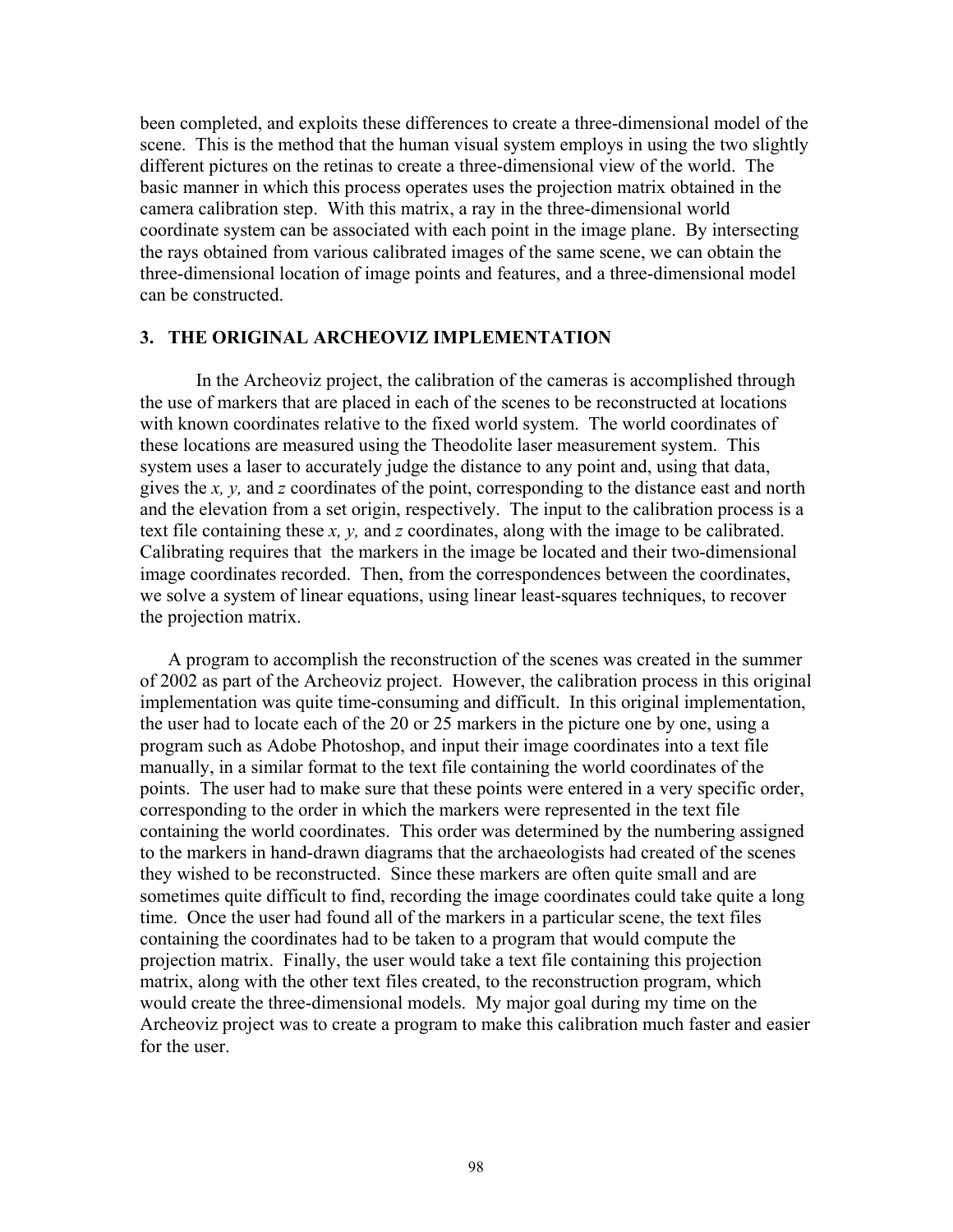### **4. METHODS OF IMPROVING THE CALIBRATION PROCESS**

#### **4.1 The Six Points Algorithm**

In the original implementation of the program, the most time-consuming part of the calibration procedure was locating the markers. Thus, my major focus was on reducing the number of markers that users had to find themselves, and on enabling the program to automatically find as many of these markers as possible. The projection matrix that needs to be recovered has 12 entries, and each correspondence between world and image coordinates provides two equations on these 12 elements. Consequently, six is the minimum number of correspondences that need to be known, and thus the minimum number of markers that need to be located, in order to recover a projection matrix for the scene. Therefore, my first major step in improving the calibration process was to implement an algorithm that requires users to find just six of these markers, then calculates an estimate of the projection matrix and, using that estimate, predicts the image coordinates of the remaining markers from their known world coordinates. This method reduces the number of markers that users must discover themselves from 20-25 in each picture to six.

My first step was to prototype this algorithm in Matlab, and to test how well the estimates of the markers worked with different combinations of the six markers first selected. In the majority of cases, the estimates for the remaining points were quite accurate if the six markers selected were relatively sparsely spread throughout the picture. However, certain degenerate point configurations caused the method of prediction to become quite inaccurate. This occurred mostly when the six points selected lay in a formation that was close to being planar in the three-dimensional world coordinate system. If these degenerate configurations were avoided, however, my approach would predict the majority of the remaining markers within about 30 pixels in both the u and v directions in the image coordinate system. Thus, I chose this value as the radius of the circle that I would implement my program to draw around the predicted locations of the markers to help the user find them. This value of 30 pixels is quite small in relation to the size of the entire image, and so these predictions are quite close, relatively, to the actual location of the markers.

As the above results illustrate, this new method provides an accurate way of predicting the location of the remaining markers in the scene from the known location of any six markers that do not lie in a planar formation. This will allow the program to automatically discover the location of all but the first six markers for users. Consequently, this method provides a great improvement over the original calibration implementation by significantly shortening the time needed to complete the calibration through reducing the number of markers that users must locate themselves.

#### **4.2 Predicting the Right Projection Matrix from the Left**

As mentioned earlier, the method used in the reconstruction program to produce the three-dimensional models is stereoscopic reconstruction. Thus, for each scene to be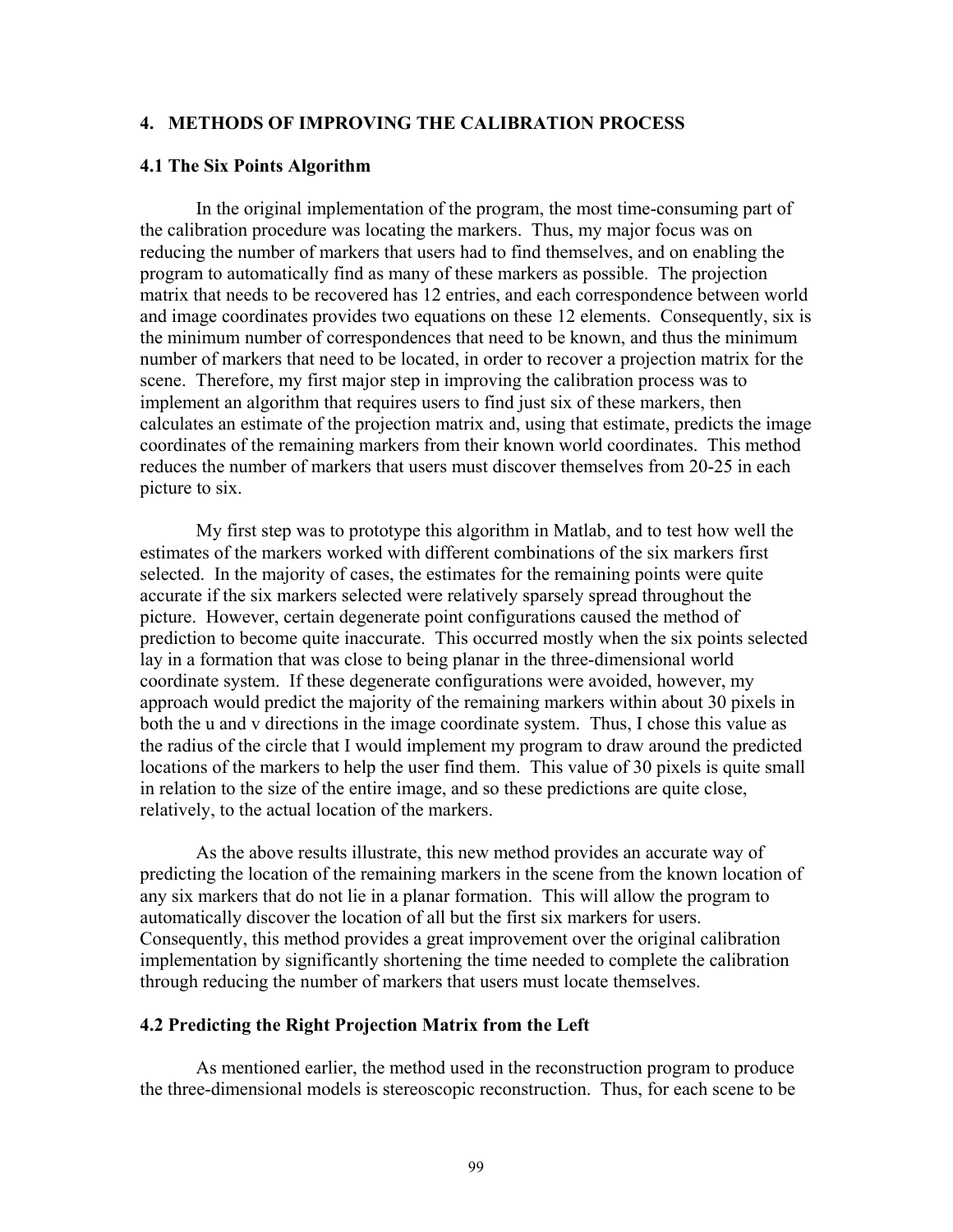reconstructed, it is necessary to complete calibration and to recover the projection matrix for each of two images, called the "left" and "right" images, corresponding to the relative locations of the cameras at the time the photos are taken. In my next improvement to the calibration process, I have implemented a new method that will use the projection matrix for the left image, obtained using the method described above, along with the information relating the relative location of the cameras, to estimate the projection matrix for the right image and thus predict the location of all markers in this second image. This will further speed up the calibration process, as it allows users to calibrate both images at once, as well as eliminating their need to find any markers in the right image by themselves. Figure 2 shows a sample pair of stereo images from one of the archaeological sites.

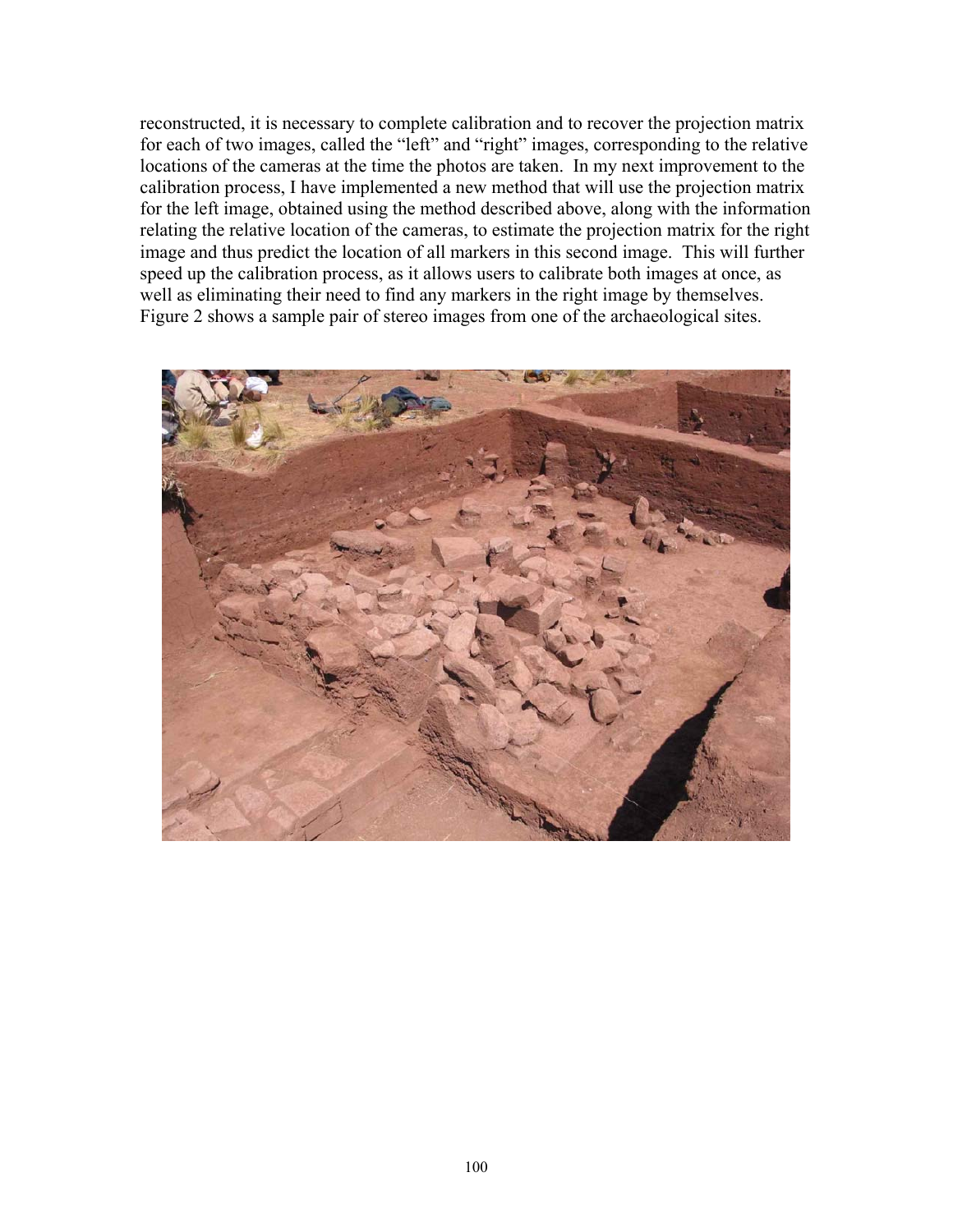

Figure 2: A stereo pair of images, the left above and the right below, illustrating the slight differences between the two views.

In this estimation, I have taken advantage of the information provided by the archaeologists who had taken the photos of the scenes in Tiwanaku regarding the setup of the cameras for the scenes. For all of the scenes to be reconstructed from Tiwanaku, the left and right cameras were set up on a common tripod, on opposite ends of a horizontal bar that sat atop the tripod. They were separated by a short distance, generally about one half meter, and they were moved to rotate only slightly to get a better view of the scene. This setup is shown in Figure 3, where the orientations of the camera coordinate systems relative to the physical cameras are apparent. In addition, this diagram illustrates that the only movements for the cameras correspond to a rotation about the y-axis of the camera coordinate system. From this diagram it is also apparent that the transformation between left and right camera systems can be modeled as a rigid transformation, with a translation along the x-axis of the camera system and a rotation about the y-axis of the same system.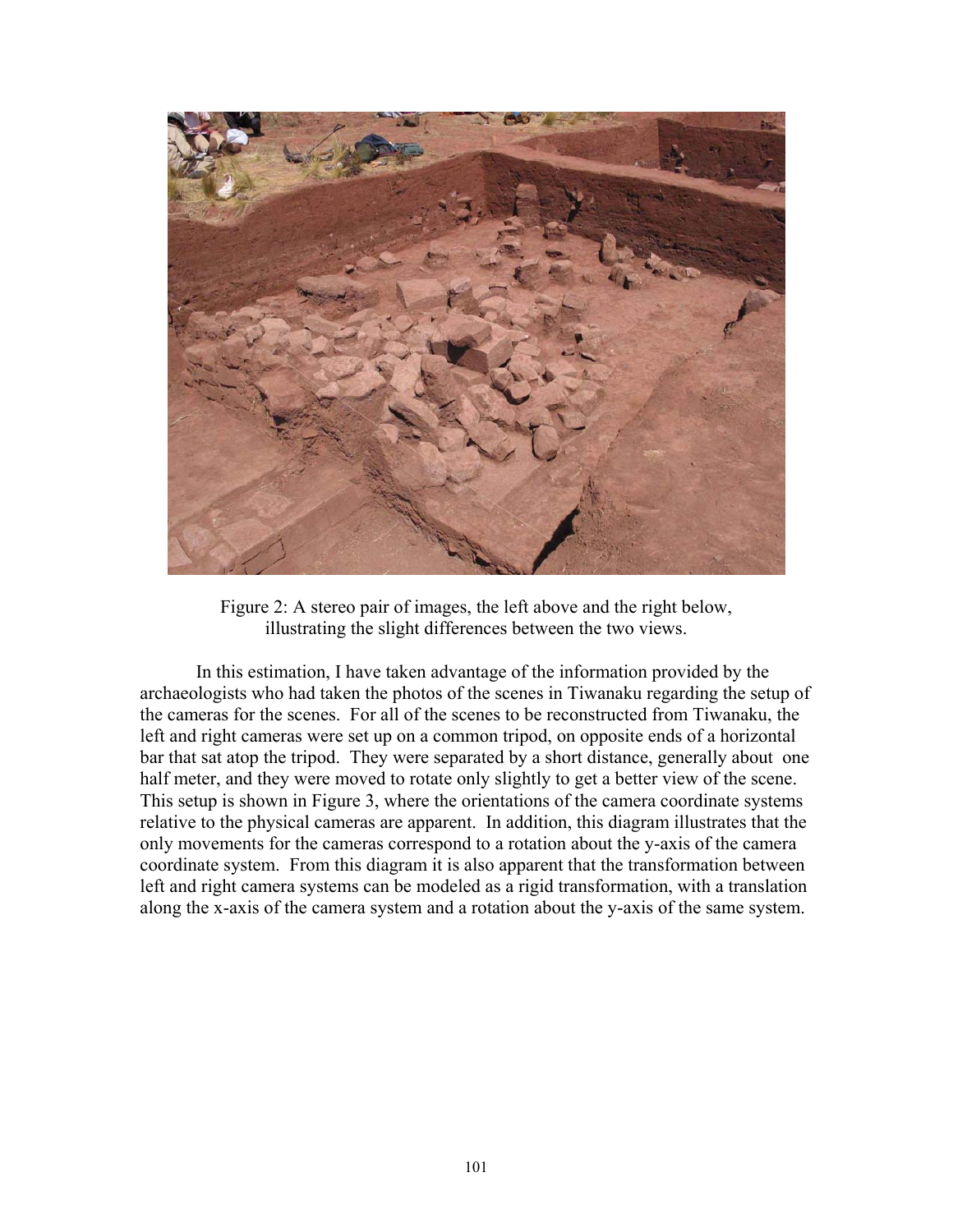

into the page, toward the scene.

Figure 3: Geometric representation of camera coordinate systems, showing the relationship between left and right cameras.

Thus, two parameters will fully describe this transformation: the translation distance, d, and the angle of rotation about the y-axis of the camera system,  $\theta$ . Consequently, this transformation can be modeled, mathematically, by the following equation, in which the coordinate vector of a point relative to the left camera frame is represented by  $X_l$  and that of a point relative to the right frame by  $X_r$ :

where:

$$
\mathbf{X}_l = {}^l\mathbf{R}_r * \mathbf{X}_r + {}^l\mathbf{t}_r
$$

$$
\mathbf{R_r} = \begin{pmatrix} \cos \theta & 0 & \sin \theta \\ 0 & 1 & 0 \\ -\sin \theta & 0 & \cos \theta \end{pmatrix} \text{ and } \mathbf{t_r} = \begin{pmatrix} d \\ 0 \\ 0 \end{pmatrix}.
$$

By adjusting these parameters appropriately, we can find the correct transformation from left camera system to right camera system. Combining this with the transformation from left camera system to world system, which is acquired by extracting the extrinsic parameters from the projection matrix of the left image, we can obtain an estimate of the transformation from world system to right system. If  $X_w$  represents the coordinate vector of a point in world coordinates, this transformation relating world and left camera systems can be modeled, as before:

$$
\mathbf{X}_{\mathbf{l}} = {}^{\mathbf{l}}\mathbf{R}_{\mathbf{w}} \cdot \mathbf{X}_{\mathbf{w}} + {}^{\mathbf{l}}\mathbf{t}_{\mathbf{w}}.
$$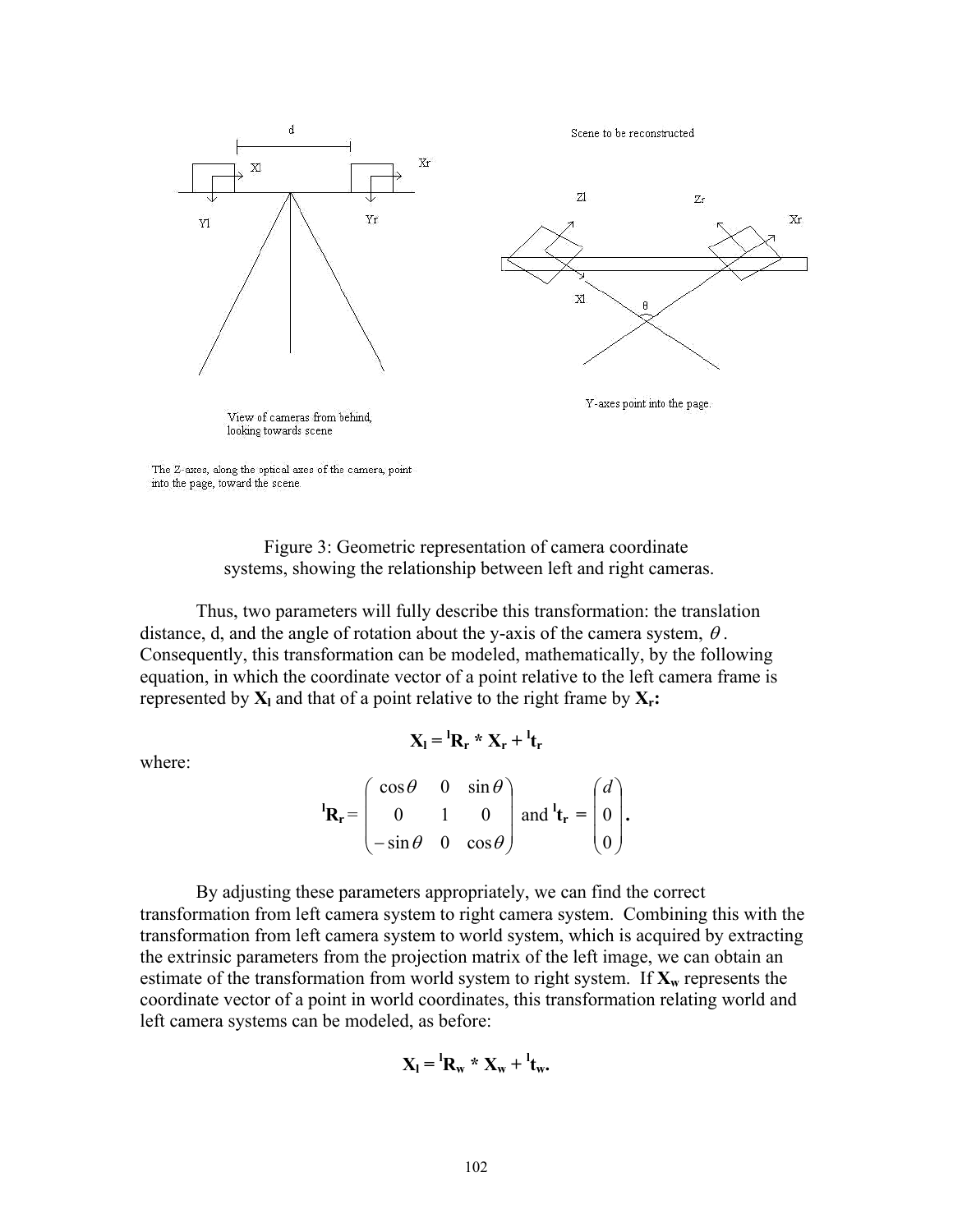Using this and the prior relation, we can obtain the following transformation relating the world system and right camera system:

$$
X_r = {}^{l}R_r^{-1} * {}^{l}R_w * X_w + {}^{l}R_r^{-1} * ({}^{l}t_w - {}^{l}t_r).
$$

Thus, using this formula, we can acquire an estimate of the extrinsic parameters for the right image. In addition, we assume that the intrinsic parameters of both cameras are the same. This assumption is based on data taken from many of the images from the Tiwanaku site, as well as the knowledge provided by the archaeologist that the zoom, and thus the focal length, of the cameras are kept relatively constant throughout the process of photographing. Therefore, using the estimated right extrinsic parameters, and setting the right intrinsic parameters to be the same as those obtained from the left projection matrix, we can estimate the right projection matrix and use it to predict the location of all of the markers in the right image. This will provide another method of speeding up the calibration, as users will not be required to locate any of the markers in the right image themselves.

#### **4.3 Predictions Using the Location of the Tripod**

In order to get more accurate three-dimensional models of the scenes, and so that these models can be viewed from many different viewpoints, the archaeologists have taken stereo pairs of images from many points of view for a given scene. Therefore, to capture a full 360º view of a scene, multiple stereo pairs of images must be calibrated. In my next improvement to the calibration process, I have implemented a method of predicting the projection matrices for all stereo pairs of images of a given scene using the calibration information obtained from just the first stereo pair. This is achieved through the inclusion of a few more pieces of data to be taken by the archaeologists in the field. In addition to recording the location of the markers in the fixed world coordinate system, the archaeologists in the field will have to measure the world coordinates of three fixed points on the tripod for each camera location that they use for the scene. Using these tripod measurements for each point of view, we can construct a transformation between the tripod positions. This transformation, along with the projection matrices obtained through the above method for the first stereo pair, can then be used to obtain an estimate for the projection matrices for all subsequent stereo pairs of images of the scene.

Using the knowledge of the world location of at least three points on the same rigid body, in this case the tripod housing the cameras, we can construct a rotation and a translation that relate the two positions of the rigid body. If  $X_i^1$  represents the coordinate vector of one of the measured points on the tripod at the first location, and  $X_i^2$  the coordinate vector of the same point at the second location, both measured relative to the world coordinate system, and  $\mathbf{X}_{\text{avg}}^1$  and  $\mathbf{X}_{\text{avg}}^2$  represent the average values of all points at each location, then the **R** and **t** that satisfy the following equations will give the desired transformation.

$$
(X12 - Xavg2, \dots, Xn2 - Xavg2) = \mathbf{R} * (X11 - Xavg1, \dots, Xn1 - Xavg1)
$$
  

$$
\mathbf{t} = -\mathbf{R} * \mathbf{X}_{avg}^1 + \mathbf{X}_{avg}^2
$$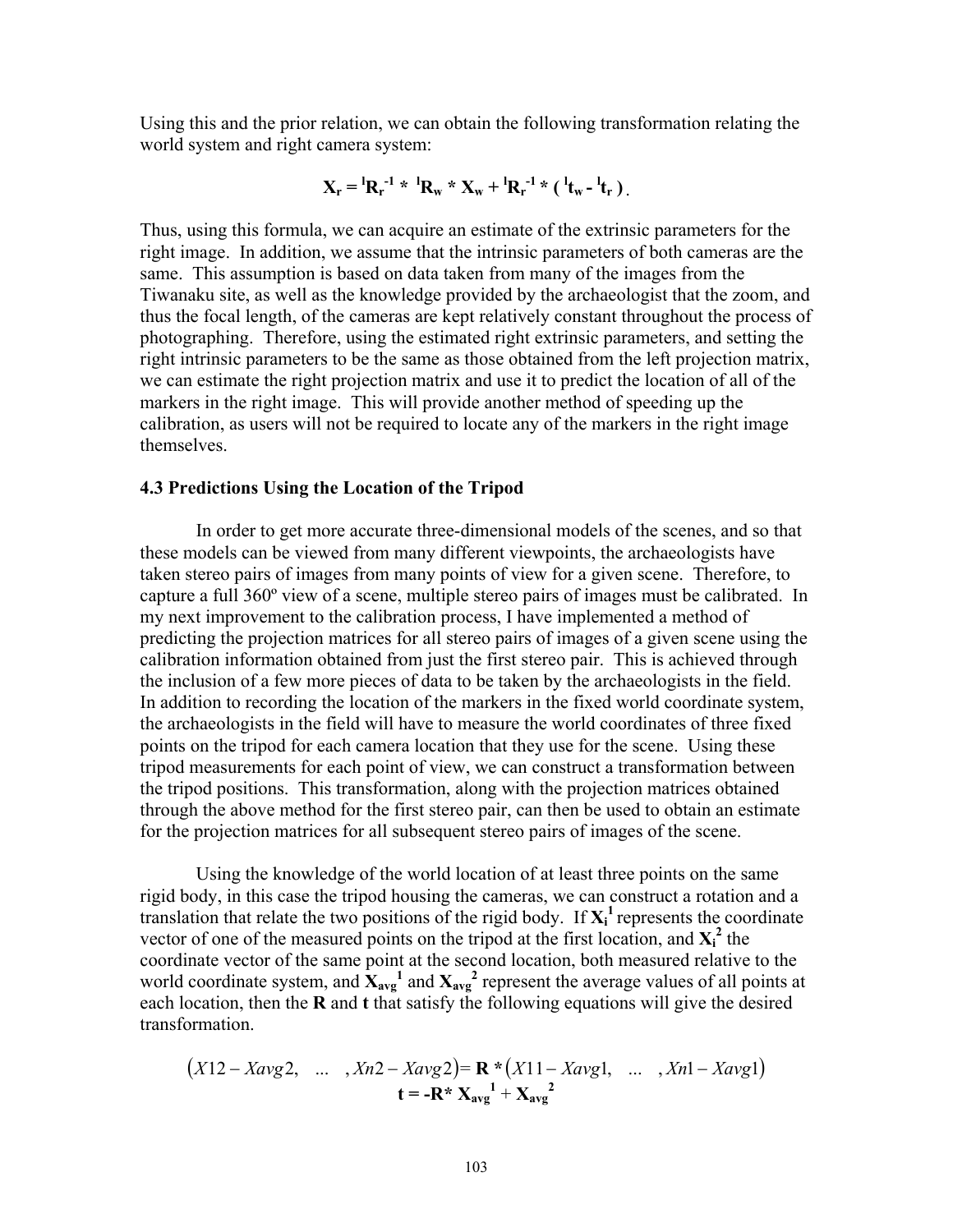The above rotation and translation can be obtained using Singular Value Decomposition, among other methods. In addition, if it is assumed that the cameras are attached rigidly to the tripod and stay in the same position relative to the tripod when it is moved from location to location, this rotation and translation will also describe the movement of the camera body and thus of the camera coordinate system attached to it. If the calibration has been completed and the projection matrices are known for the first stereo pair of images, these matrices, along with the above transformation, can be used to get an estimate of the projection matrices for any pair of stereo images for which the location of these fixed points on the tripod is known. Using the **R** and **t** obtained above, this estimation can be accomplished mathematically by the following method, where  $M_1$ is a 3x3 matrix containing the first three columns of the known projection matrix,  $m_l$  is a  $3x1$  matrix containing the last column of this known projection matrix,  $M_2$  is a 3x3 matrix containing the first three columns of the projection matrix we wish to estimate, and  $m_2$  is a 3x1 matrix containing the last column of the estimated projection matrix:

$$
M_2 = \mathbf{R} * M_1,
$$
  

$$
m_2 = -M_2 * (\mathbf{R} * (-M_1^{-1} * m_1) + \mathbf{t}).
$$

These formulae will thus allow us to estimate the left projection matrix for any subsequent camera location from the left projection matrix obtained for the first camera location, and similarly for the right projection matrices.

As before, I first prototyped this method in Matlab to see how well it would predict the location of the points. I was able to do this using data from a local test of the photographing procedure, done by other researchers working on the Archeoviz project, which included recording the location of these tripod points, using the same Theodolite method used to record the world location of the markers. The resulting estimation of the projection matrix for the second scene was quite good, with almost all of the markers located within the 30-pixel circle. This was true using only the minimum number of points on the tripod, three. Also, we found that locating the three points on the tripod adds no more than a minute or two to the archaeologists' fieldwork. Thus, this method will allow the process of calibration to be sped up greatly at the cost of a very small increase in the work that the archaeologists in the field must do.

This final method of prediction greatly improves the speed of the calibration process by requiring that users independently locate only six markers in one image of a scene in order to accomplish the calibration for all images in all stereo pairs of that scene. In addition, if the world coordinate system is kept fixed for images of other scenes to be reconstructed, and if the world coordinates of the same, fixed tripod points are again recorded, this method can also be used to estimate the location of the markers in any image of any scene, as long as the location of the markers used in those scenes are recorded relative to this same, fixed world coordinate system. Thus, all of the images for all scenes that need to be reconstructed can be calibrated using only the projection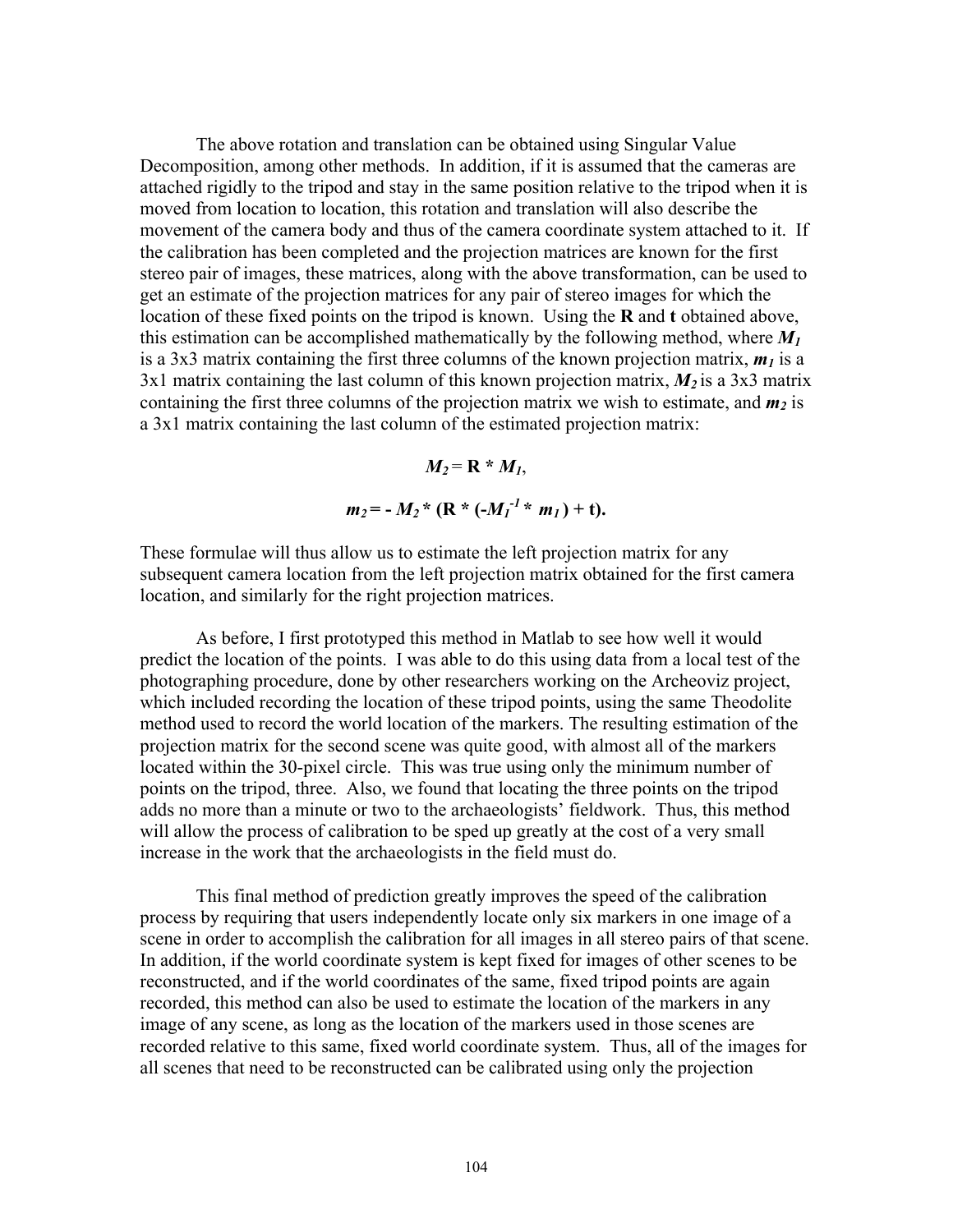matrices obtained for the first stereo pair, along with the text files containing the world location of the fixed tripod points.

## **5. RESULTS AND CONCLUSIONS**

Through the development of this calibration implementation, the process of calibrating the cameras has been greatly improved in both the time needed to accomplish it and in the work required by user. This new implementation requires that users find only six markers in one image of a scene by themselves, predicting the location of all of the remaining markers in all remaining images of the scene and of all markers in any images of any scenes in which the world coordinate system is kept fixed, using the three methods of prediction described above. In the original implementation, users needed to find all of 20-25 markers in each of the 6-16 images of a scene with no help at all.

All three of these prediction methods are contained within the same program, and users can utilize any of the three depending upon the situation. Thus, the calibration for all of the images for a given scene can be completed in one use of a single program. This is another improvement over the original method, in which users had to alternate between using Adobe Photoshop or some similar program to locate the markers and record their image coordinates, and Matlab to calculate the projection matrix. Thus, with the new implementation, the time needed to achieve the calibration and the amount of work that users must do independently have been reduced to a very small fraction of those in the original implementation. This allows users to quickly move on to the construction of the three-dimensional models, and thus will more quickly allow them to use this powerful tool for studying the archaeological sites.

## **6. ACKNOWLEDGMENTS**

I would like to thank all of the participants in the Archeoviz project, particularly my advisor, Dr. Kostas Daniilids, for allowing me to be a part of his research. I would also like to thank Dianna Xu and Sandy Patterson for all of the help that they have given me throughout the summer in my work on the project. In addition, I would like to thank Dr. Jan Van der Spiegel for allowing me to be a part of the SUNFEST program and for organizing the various events and workshops that have made it a unique summer experience. Finally, I would like to thank Microsoft Corporation and the National Science Foundation for providing the funding that has made my summer experience possible.

## **7. RESOURCES**

1. JANUS: A hand-eye humanoid robot: Pinhole camera model, Garcia C., Available from http://www.csd.uch.gr/~cgarcia/JANUS/pinhole.gif, accessed 16 July, 2003.

2. D. Forsyth and J. Ponce, *Computer Vision: A Modern Approach*, Prentice Hall, Upper Saddle River, New Jersey, 2003.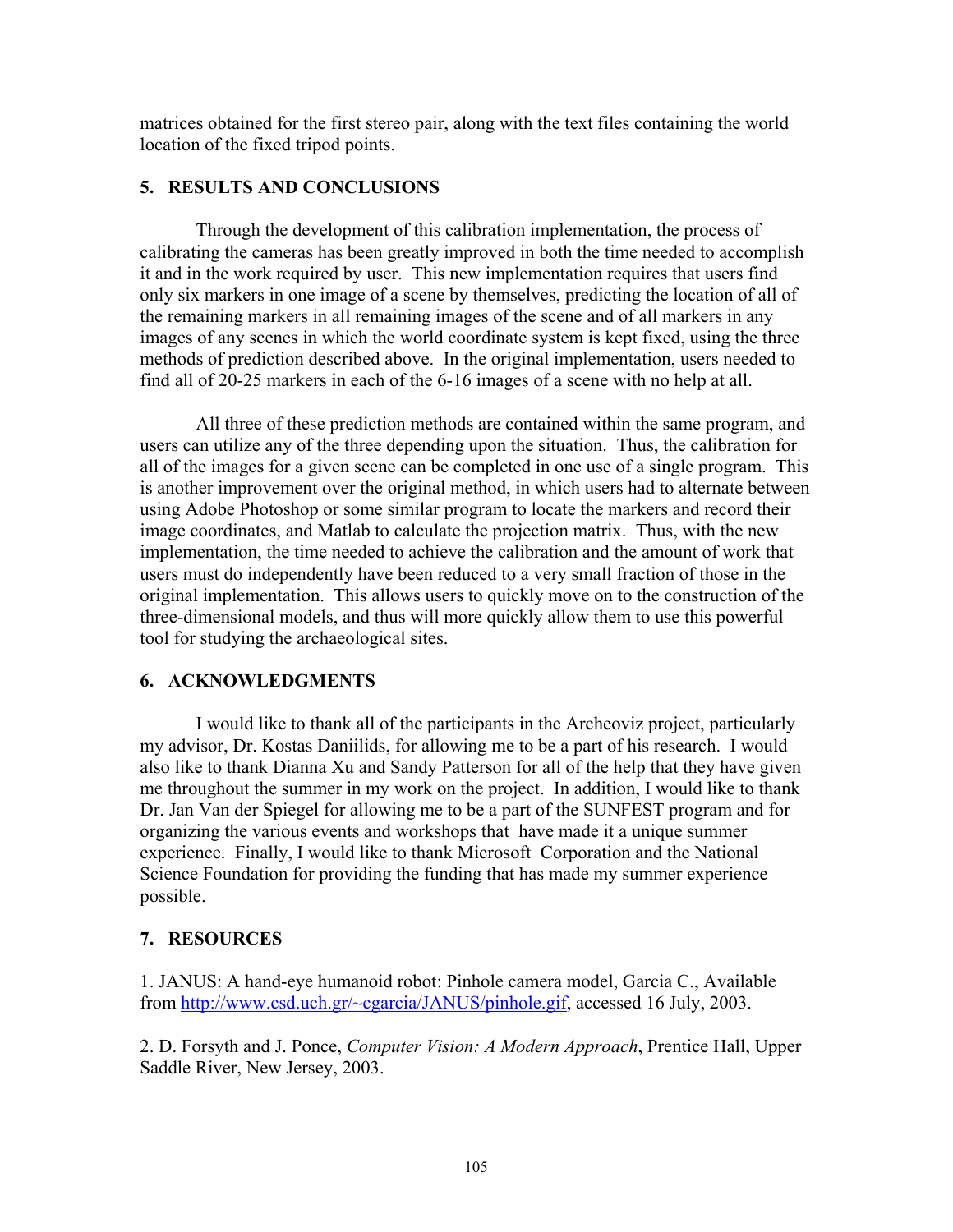3. CV online: Compendium of computer vision, Editor Robert B. Fisher, Available from: http://www.dai.ed.ac.uk/CVonline/, accessed 16 July, 2003.

4. Calculation of the rotation matrix, Young-Hoo Kwon, Available from http://kwon3d.com/theory/jkinem/rotmat.html, accessed 22 July, 2003.

5. E. Angel, *Interactive Computer Graphics: A Top-Down Approach with OpenGL*, Addison-Wesley, Reading, Massachusetts, 1997.

## **APPENDIX A: THE SOFTWARE IMPLEMENTATION**

 I implemented the final program using Microsoft Visual C++, and used the OpenGL graphics library to achieve the display of the images to be reconstructed. I utilized the GLUT library to handle both the user input, from the keyboard and mouse, and the interface with the operating system to create the windows in which the images are displayed. I also used the GLUI library to create the buttons, text fields, and other controls utilized by the users in the control panel windows.

 A screenshot of the first implementation of the program, with only the six-point algorithm used to calibrate for just a single image, is presented in Figure 4 below. The top window on the left is the console window, in which all output from the program will be printed for the user. The main window, labeled "Six Points," is the window in which the image will be displayed, and the control panel on the right contains all of the buttons and controls that the user will need in order to complete the calibration process.

| $-10x$<br><b>1 Six Points</b><br><b>Six Points</b><br>File to write Projection Matrix<br>-Image (Browse or type path name)<br>Image File H:\moose\aug19\3D38\left_3<br>Proj Matrix File H:\moose\aug19\3D38\l<br>Compute Proj(using all points entered)<br>Load Image<br>Browse for file<br>Browse for file<br>Real Points (Browse or type path name)<br>File to write image points<br>Image Pts File H:\moose\aug19\3D38\le<br>Real Pts File H:\moose\aug19\3D38\rea<br>$\blacktriangledown$<br>Load Real Pts<br>Write Image Pts<br>Browse for file<br>Browse for file<br>$\Gamma$ Zoom<br>Optional file to read image points from<br>Read Image Pts File H:\moose\aug19\3<br>Reset<br>Load Image Pts<br>Exit<br>Browse for file | M "h:\moose\sixPoints\Debug\sixPoints.exe"<br>M <sub>1</sub> | $ \Box$ $\times$ |                 |
|-----------------------------------------------------------------------------------------------------------------------------------------------------------------------------------------------------------------------------------------------------------------------------------------------------------------------------------------------------------------------------------------------------------------------------------------------------------------------------------------------------------------------------------------------------------------------------------------------------------------------------------------------------------------------------------------------------------------------------------|--------------------------------------------------------------|------------------|-----------------|
|                                                                                                                                                                                                                                                                                                                                                                                                                                                                                                                                                                                                                                                                                                                                   |                                                              |                  | $  D $ $\times$ |

Figure 4: Screenshot of the six points program.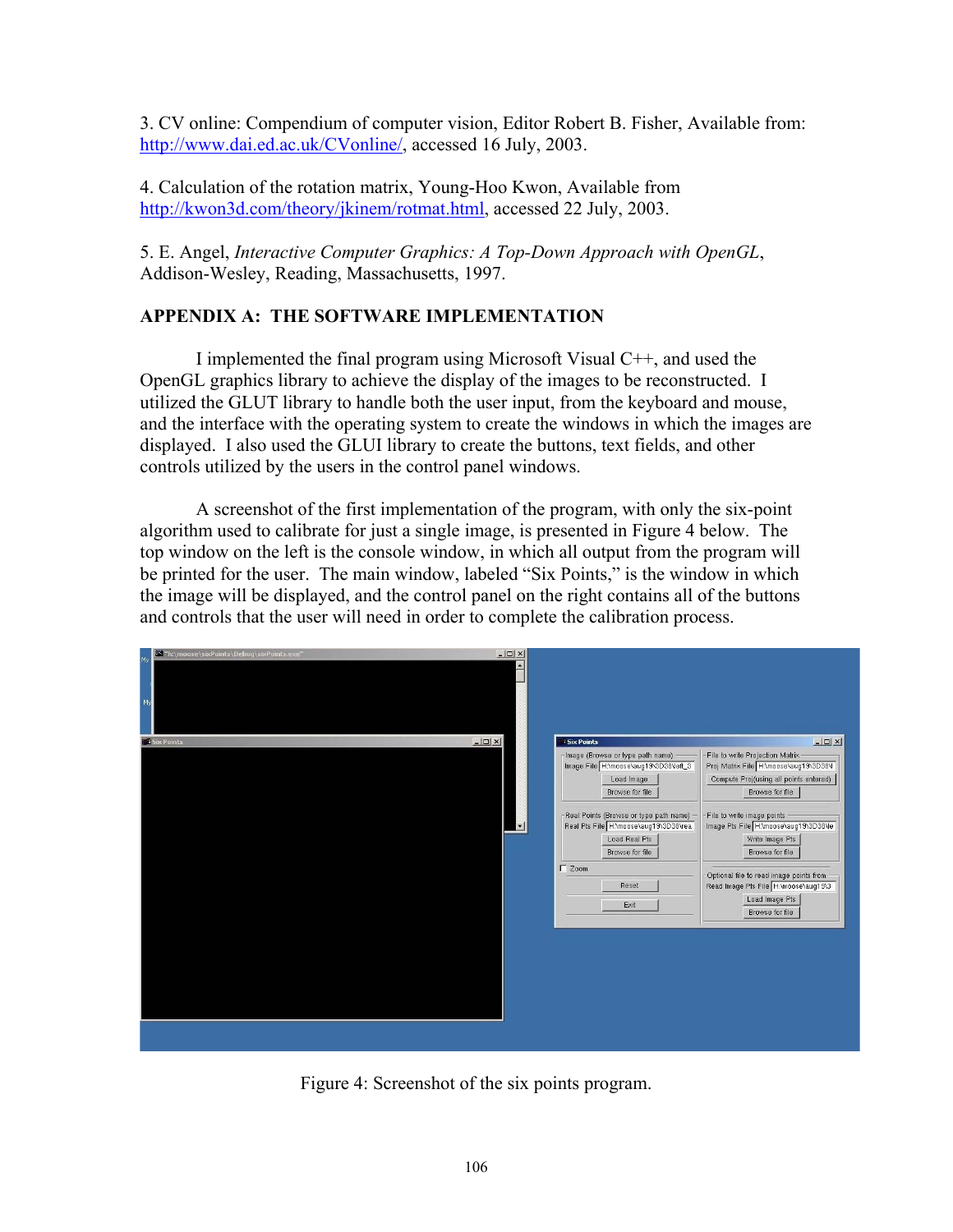The input to the program is the image, in .tga format, and the text file containing the three-dimensional world coordinates of all of the markers. The output will be two text files, one containing the projection matrix for the scene and one containing the image coordinates for all of the markers in the scene, both of which will be correctly formatted for use in the reconstruction program. The user proceeds by first loading both the image and world coordinate files, and by specifying the two output text files. These files are specified in the text fields in the control panel by either using the browse buttons below the fields or typing in the file names manually. I have implemented the Windows style browsing windows to make the input of files easier, as the text fields are sometimes unstable and it is often tedious to type in the entire pathname of the file. (This problem was also present in the original Archeoviz program for the reconstruction.)

After loading all of the necessary files, the user begins the search for the markers. For the first six markers, the user types in the marker index using the keyboard and then clicks, with the mouse, on its location in the image. The program records the image coordinates of the point selected and places it in the correct location in the output file based on the input index. After these first six points are input, the program predicts the location of the remaining markers, as described above, and draws blue circles around these predicted locations. Figure 5 shows a screenshot of this step in the program, using a sample image from one of the scenes from Tiwanaku, with yellow circles displayed around the six markers entered.



Figure 5: A screenshot of the prediction step in the program. The yellow circles indicate the location of the first six markers, and the blue circles the predicted location of the remaining markers.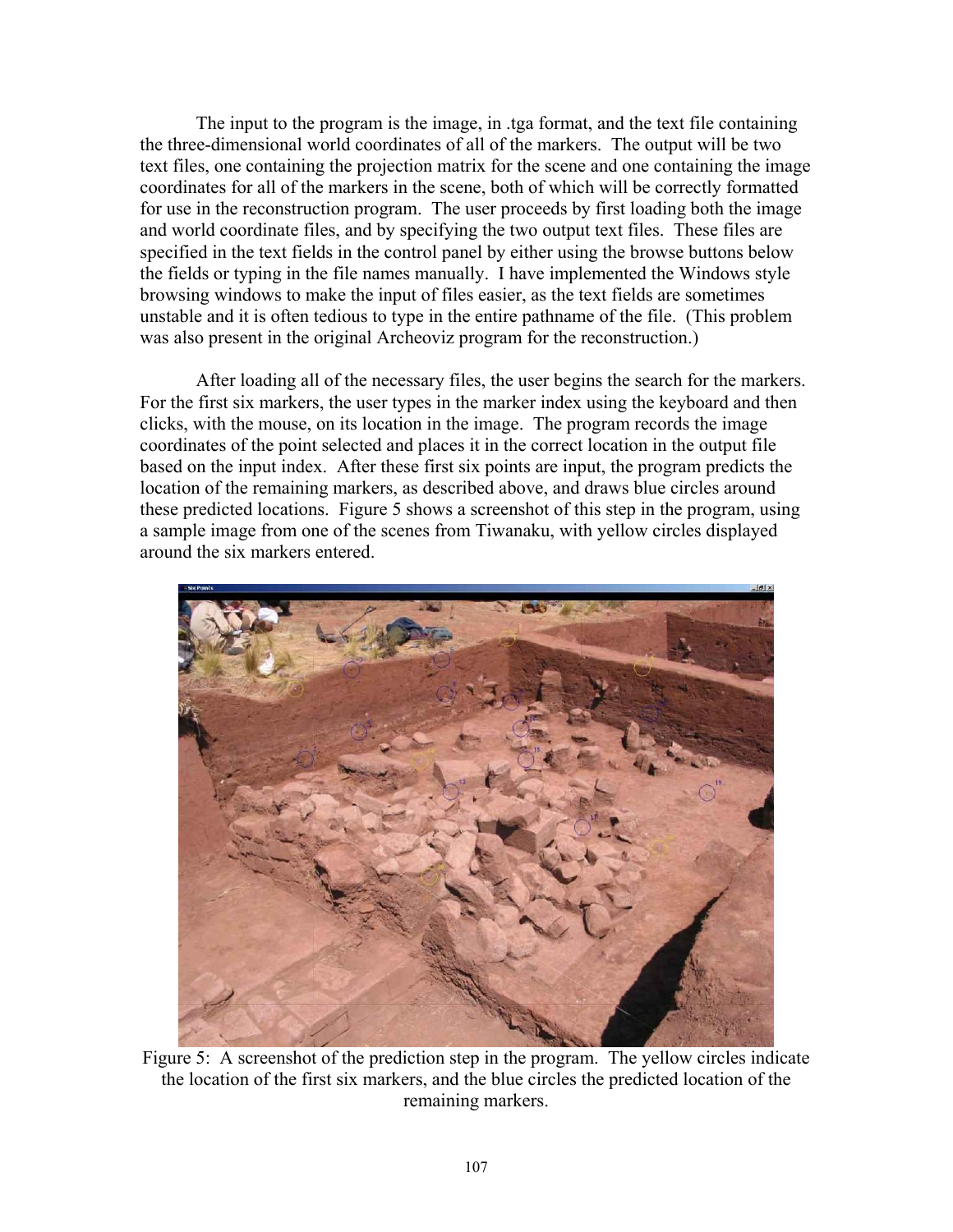Next, the display will zoom to each of these predicted locations, one by one. When zoomed on a circle, the user will simply need to click on the appropriate location on the screen and the program will record the image coordinates, automatically identifying the correct index for the marker. If the prediction of a particular marker is not accurate, the user can simply type the "s" key to skip it and enter it later. After all of the markers have been entered or skipped, the display returns to the original view. If any more markers need to be entered, the user can enter them in the same manner as the first six markers. Alternatively, at any point after the first six markers are entered, the user can click on the "Compute Proj." button on the control panel to get a better estimate of the projection matrix using all of the point correspondences entered, and thus get a better estimate for the location of the points not yet entered. If the marker is within the new prediction circle, the user then can simply click on it, without worrying about entering the index of the marker, which will be displayed above the circle. After all of the markers in the scene have been clicked and their image coordinates entered, the program will calculate a projection matrix using the correspondences from all markers and will output both this matrix and the image coordinates to the appropriate text files. The user can then take these text files immediately to the reconstruction program and begin building the three-dimensional models.

 I have implemented the method of estimating the right projection matrix from the left as an extension to the original six points program described above. I have created a second window and control panel for the right image, identical to the window and control panel used for the left. In addition, I have moved all of the variables and controls that relate to both images, such as the real points file and the controls that specify d and  $\theta$ , to the main control panel at the top of the screen. Figure 6 shows a screenshot of the extended version of the program.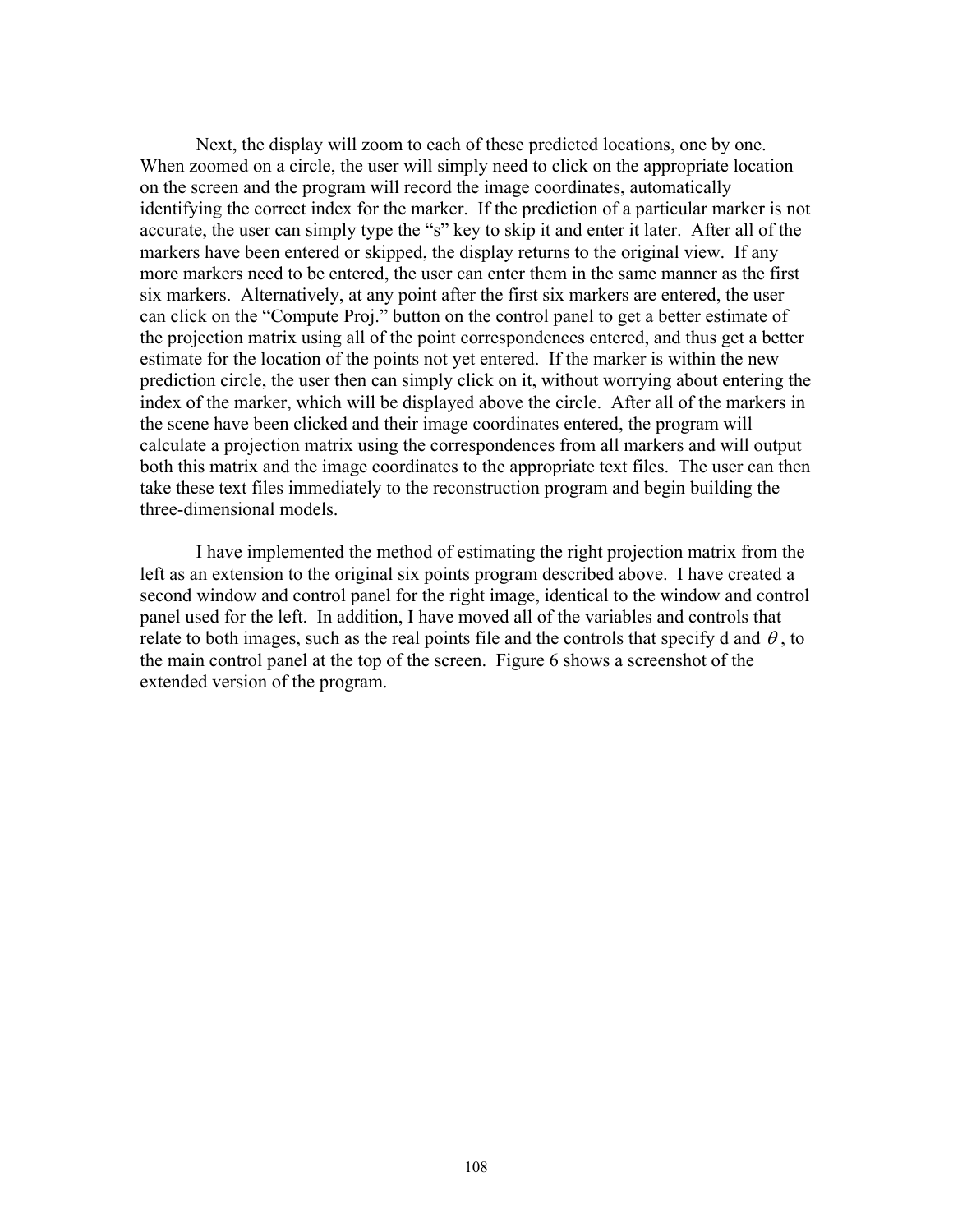

Figure 6: Screenshot of the extended version of the calibration program.

 In the extended program, the user accomplishes the calibration of the left image exactly as in the original implementation of the program. Then, the user selects the appropriate values for d and  $\theta$ , using the "spinners" in the main control panel, and clicks on the "Predict Right Projection Matrix" button. The program then extracts and stores the intrinsic and extrinsic parameters from the left projection matrix, using various formulae for calculating these parameters from the rows of the projection matrix. It calculates the transformation from left to right camera coordinate systems using the selected parameters and combines this transformation with the extrinsic parameters from the left projection to get an estimate for the extrinsic parameters of the right image. It uses these parameters, setting the right intrinsic parameters to be the same as those of the left image, to compute the projection matrix for the right image and then uses this to predict the location of all of the markers in the right image. The user then enters the image coordinates for the markers in the right image in exactly the same way as done for the predicted points in the left. After all markers have been selected in the right image, the image points and projection matrix text files are output exactly as they had been for the left image, in the same manner as in the original implementation of the program.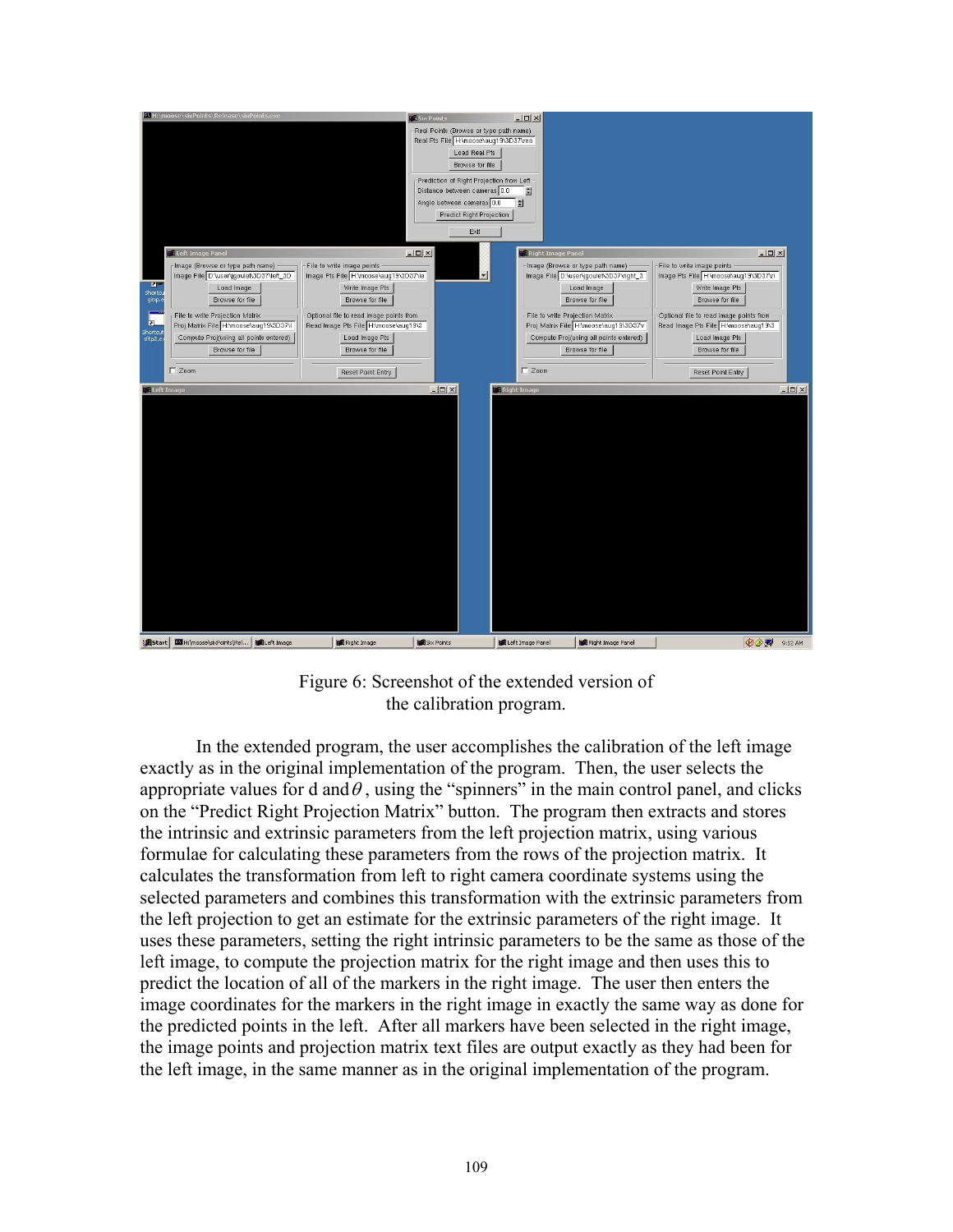I have incorporated the final method of prediction, using the tripod data, as another extension to my program through adding four more text fields to the main control panel. These fields will be used to specify four additional text files. The first pair will be the text files containing the projection matrices for the left and right images in the first stereo pair, obtained using the program in the original manner. The second pair will contain the world coordinates of the points on the tripod, one at the location of the first stereo pair and the second at the subsequent location for which the user is currently calibrating. Figure 7 shows a screenshot of the new main control panel.

| Real Points (Browse or type path name)                              | <b>Tripod Points Files</b>                | Projection Files From Previous Calibrated Images - |
|---------------------------------------------------------------------|-------------------------------------------|----------------------------------------------------|
| Real Pts File H:\moose\museum\realPoil                              | Pts for Calibrated Images H:\moose\mus    | Left Proj H:\moose\museum\left_museu               |
| Load Real Pts                                                       | <b>Browse For File</b>                    | <b>Browse For File</b>                             |
| Browse for file                                                     | Pts for Current Images H:\moose\museu     | Right Proj H:\moose\museum\right_mus               |
| Prediction of Right Projection from Left-                           | <b>Browse For File</b>                    | <b>Browse For File</b>                             |
| Distance between cameras 0.0<br>슬<br>슬<br>Angle between cameras 0.0 | Compute Left Projection Using Tripod Pts  | Exit                                               |
| Predict Right Projection                                            | Compute Right Projection Using Tripod Pts |                                                    |
|                                                                     |                                           |                                                    |

Figure 7: The new control panel for the final extension to the program.

 The user specifies these four files, using the same browsing windows as before, and then clicks a button to calculate the projection matrices for the current images, using the above method for rigid transformations. The program will then predict the location of all points in both images in the current stereo pair, without requiring the user to locate any of the markers. The user can then utilize these predictions to input the image coordinates of the markers exactly as done for all of the predicted locations in the previous versions of the program. The output will again be the same projection and image point files for both the left and right images in the stereo pair, the first of which can be used in future scenes as the input projection matrices used in the tripod method.

 This implementation includes various features that make it easy to use and userfriendly for the archaeologists in the field. The friendly graphical interface and easy-touse zooming system allow the user to quickly learn how to use the software. In addition, the browsing windows provide a quick and easy method for loading all necessary files and for saving all data obtained. Also, the console provides the user with valuable information, including which markers are entered as they are clicked, how many markers remain to be entered, and tips on using some of the features of the program, such as the zooming buttons. In addition, the program automatically keeps track of the indices of the markers and displays them for the user above the circles around the markers. Finally, it automatically outputs all necessary files, properly formatted, to be used immediately in